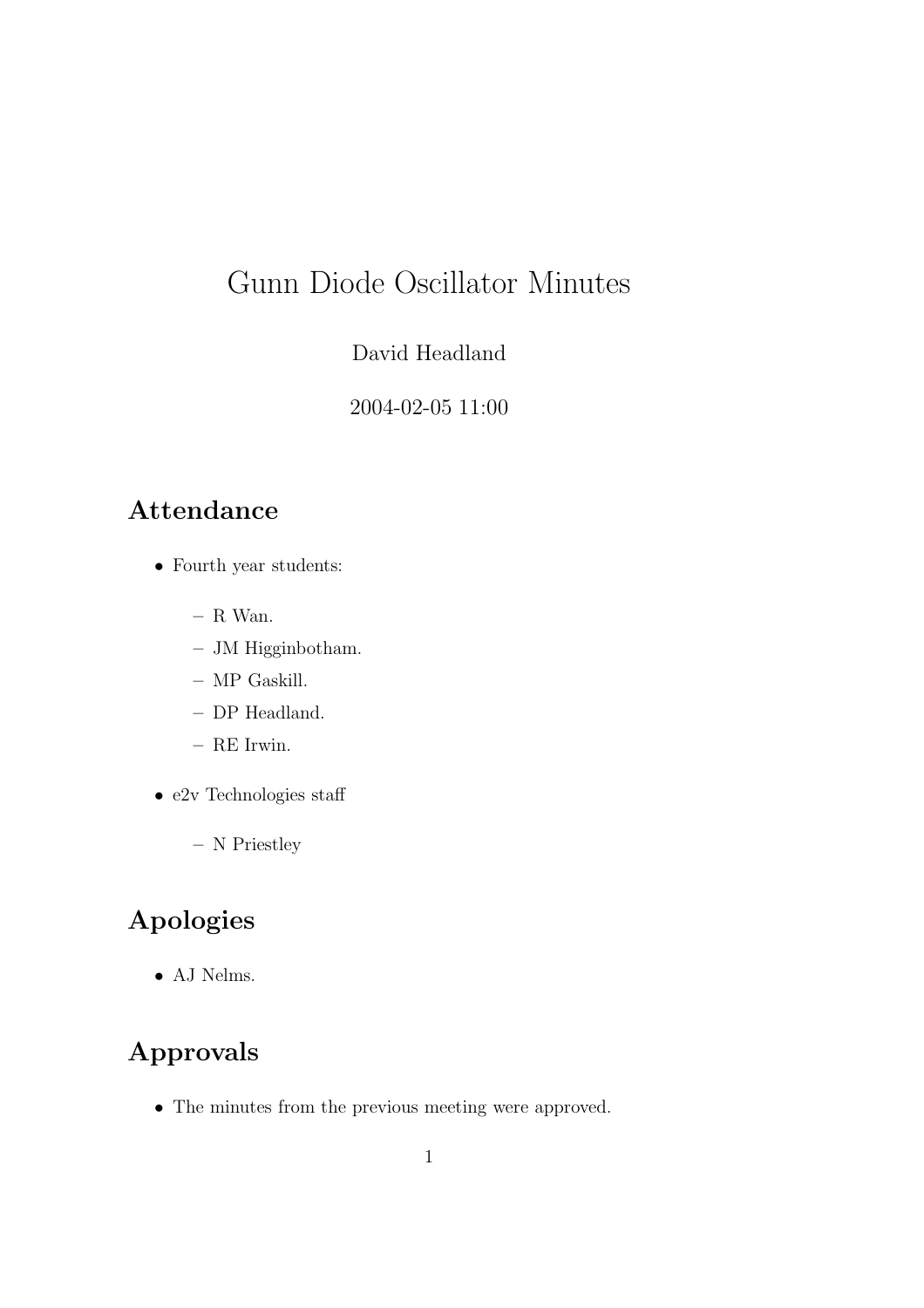#### Thermal considerations

- With four diodes using so much power, a lot of heat is produced.
- This could cause the diodes to drift.
- Maximum junction temperature is about 250°C.
- Aluminium heatsink suggested in combination with a fan.
- Water cooling was discussed  $\sim$  scaling could be a problem and the idea was discouraged.
- Without heatsinking, thermal drift could cause major problems.

## Power combining

- Jon Andrea worked for e2v in the 1980s.
- He designed a waveguide for combining power from four oscillators.
- N Priestley has left the waveguide with us to show how waveguide sections can be joined together.
- Our injection locking methods were discussed.
- We may not need to individually bias the diodes.
- Locking may occur naturally, we will have to experiment.

#### Hot electron injection

- Jon was also working on GaAs oscillators operating at 90 GHz at the fundamental using hot electron injection.
- Hot electron injection can virtually remove the dead zone.
- This should at least be investigated as an alternative.
- Dale, Kelley and Kealey developed hot electron injection methods.
- With this, electrons are injected at the second energy valley.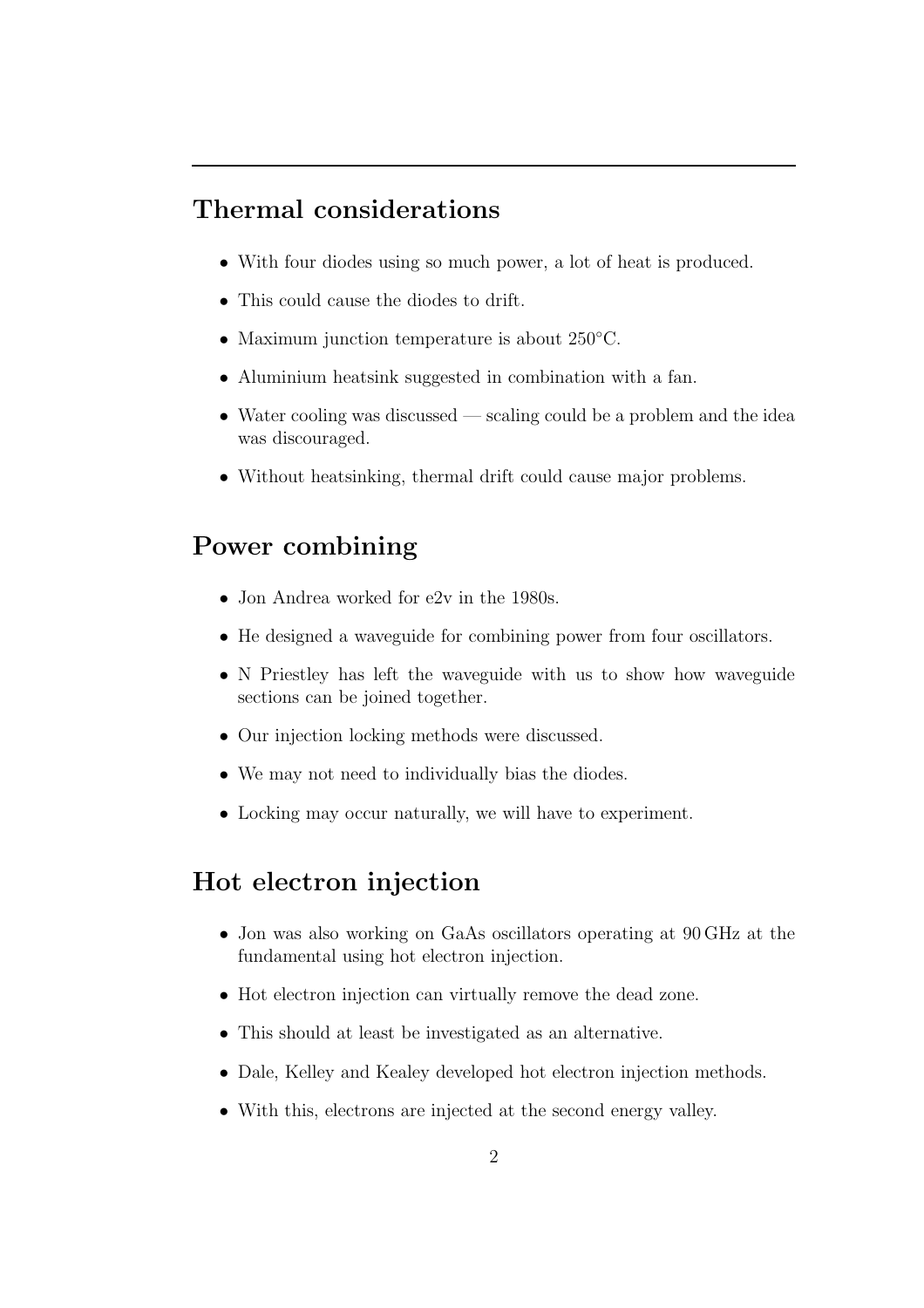- e2v are still looking for a second harmonic system, but in theory we could use a fundamental system.
- Hot electron injection systems are manufactured at UMIST.

### Waveguide manufacture

- The drawings submitted to e2v Technologies were discussed.
- Drawing G has missing dimensions.
- The dimensions in drawing C were questioned.
- MP Gaskill will contact P Norton to discuss these dimensions.
- e2v are happy to manufacture the waveguide once dimensions are confirmed.

## Power supply

- Currently a PSU with a current limiter and variable voltage is planned.
- An emitter follower will be used between the PSU and the oscillator.

## Radial line transformer

- We are doing pioneering work modelling the transformer in HFSS.
- Design of transformers started long before simulation software.
- "Old school" designers will not use simulation tools.
- e2v will see if anyone in the company has any experience.
- Keith Newson has tried simulation planar oscillators.
- JM Higginbotham will send an HFSS file of the transformer simulation to e2v Technologies.
- e2v use the Ansoft version of HFSS.